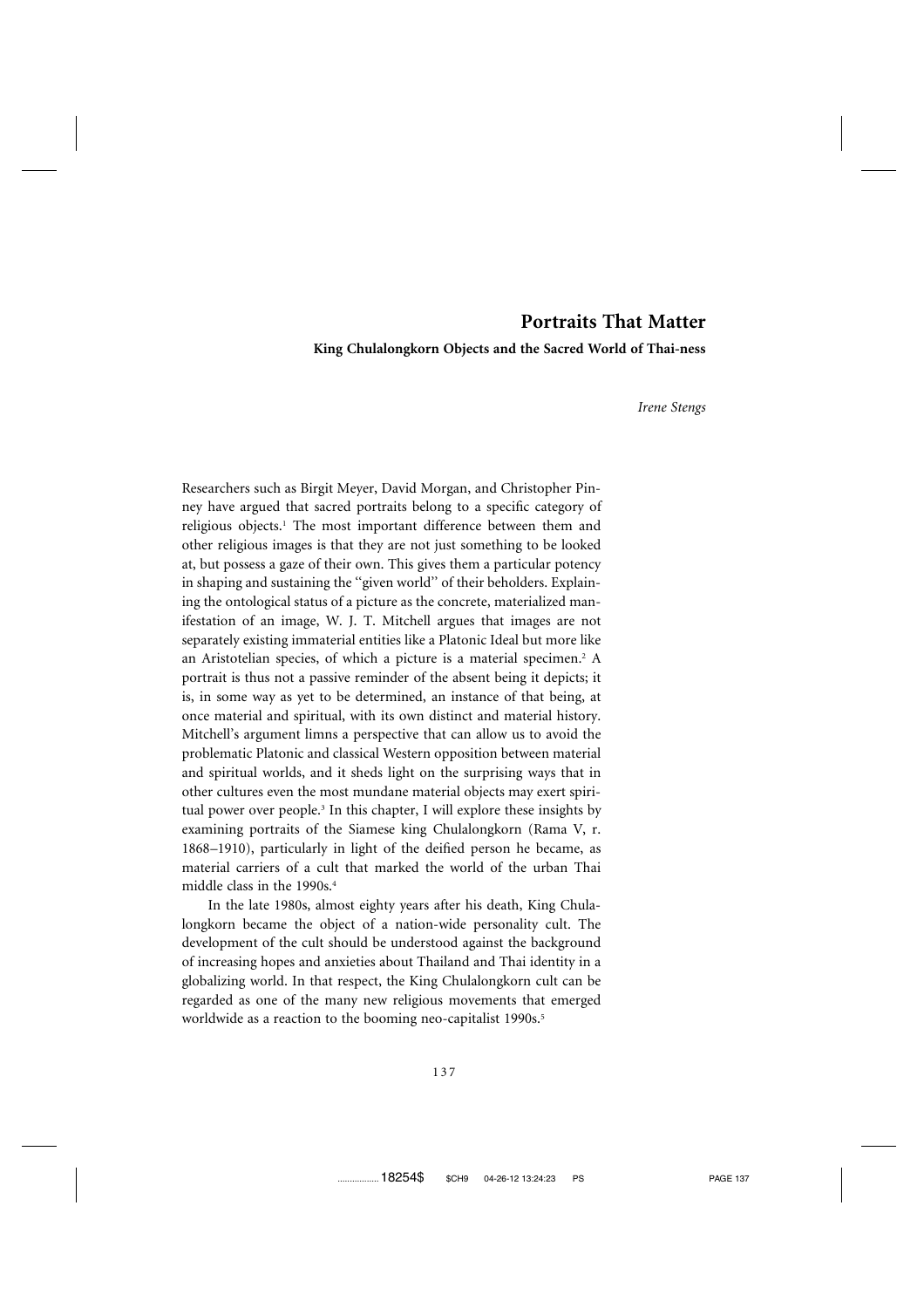To understand why King Chulalongkorn became an object of worship, one must study how he is remembered and how this memory is shaped. On the level of the individual worshipper, the ''remembrance of King Chulalongkorn'' does not refer to people's personal memories of someone they have known but is "transferred knowledge":<sup>6</sup> although they have never met the king in person, people know who he was, what his achievements and qualities were, and why this makes him a significant figure in their personal, day-to-day lives. A vast corpus of King Chulalongkorn stories circulates through schoolbooks, popular magazines, and radio and television broadcasts. In these stories, several major narratives can be distinguished, each depicting the king in one of his particular capacities. I call these narratives ''narrated portraits.'' The narrated portraits show which aspects of the king's life and personality are so significant for the Thai that the king is generally referred to as the Great Beloved King (*somdet phra piya maharat*, an epithet given him in 1908, on the occasion of the fortieth anniversary of his accession to the throne). As with material portraits, narrated portraits are particular concretizations of an image, textual concretizations, that make the Great Beloved King a part of the world that his worshippers can experience.

The core of what we may call the myth of King Chulalongkorn can be summarized in four narrated portraits. ''King Chulalongkorn used to visit the countryside'' depicts King Chulalongkorn as a king with such a sincere interest in the needs of his subjects that he traveled the countryside incognito to become involved with them in person.7 ''King Chulalongkorn abolished slavery'' tells how the king furthered the well-being of his subjects, ended feudal arbitrariness, and introduced modern individuality. ''King Chulalongkorn saved Thailand from becoming a colony'' narrates how the king's diplomatic insights and skills maintained the independence of Siam (Thailand) in the era of colonization, the only country in Southeast Asia to manage to do so. The fourth portrait depicts King Chulalongkorn as the kingdom's ''Great Modernizer.'' During the king's reign, a wide variety of typically nineteenth-century modernizations were introduced (railways, electricity, waterworks, and the like), which generally are presented as personal achievements of King Chulalongkorn. Moreover, the king's genius was to be able to select the good that the West had to offer for the benefit of his subjects, while protecting them from the bad.

The worship for King Chulalongkorn takes place in a world saturated with canonical and noncanonical Thai Theravada Buddhist concepts of kingship and the supernatural qualities of Buddhist kings. Buddhist kings are considered to be men with merit and grace, who emanate a benevolent power (*bun barami*) that all the king's subjects throughout his kingdom can experience. Deceased kings continue to protect the kingdom as guardian angels.8 However, not all Siamese or Thai kings have become the object of a cult. The steep rise of King Chulalongkorn's popularity in the 1990s reflects, rather, the appeal of core elements of his biography in the light of the specific social and economic circumstances of the time.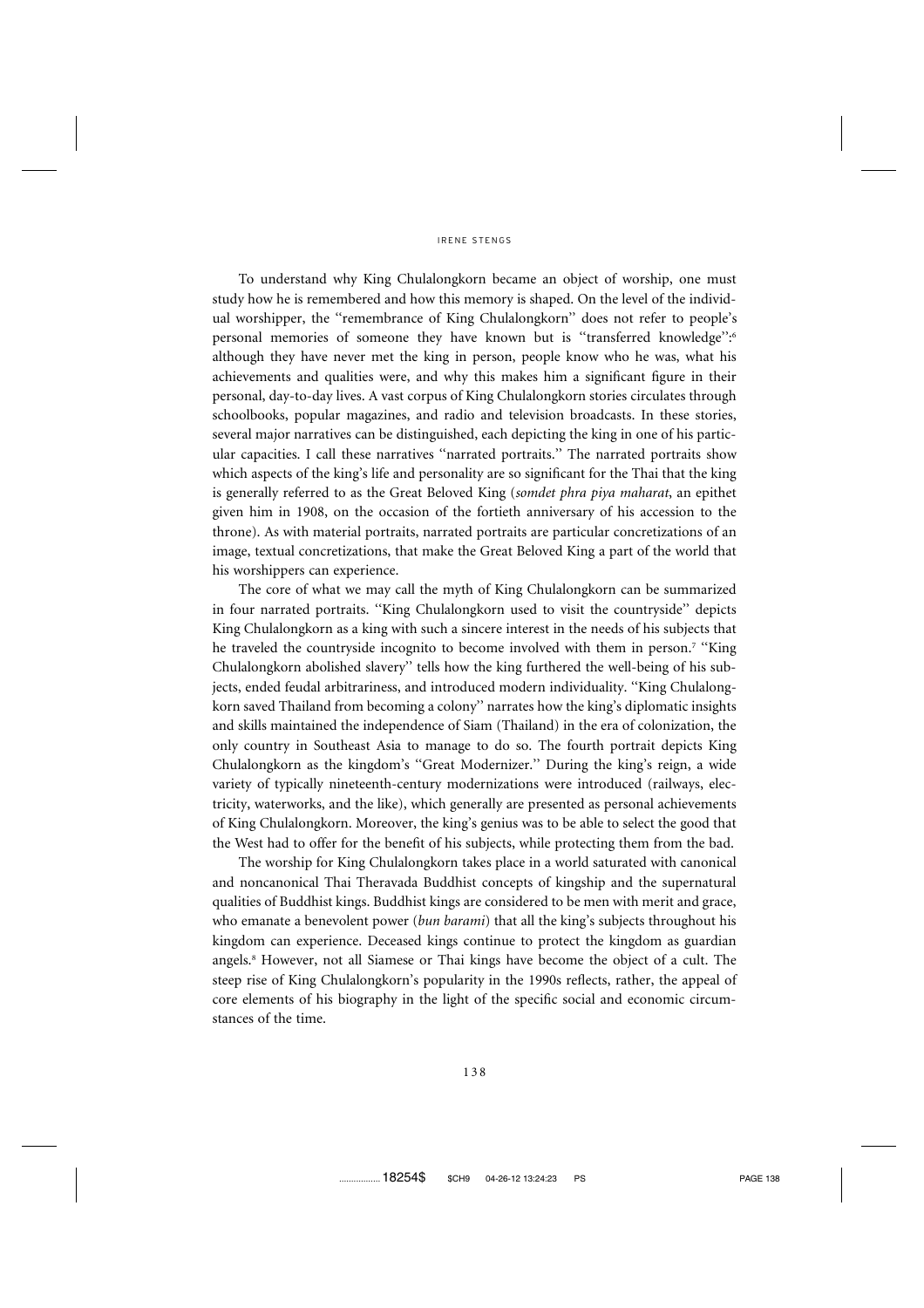We may seek to understand the appeal of the Great Beloved King from the narratives, but the vigor of this appeal is immediately apparent from its material manifestation: the omnipresence of King Chulalongkorn portraits. At the time of my research, from 1996 through 1998, the king's portraits were found all over the country, particularly in urban areas. Offices, restaurants, shops, private homes, temples, spirit shrines, railway stations, and other public buildings—there were almost no places without a portrait or statuette of the king. The source of the wide variety of available paintings, photographs, and statues was King Chulalongkorn himself. From the outset of his reign, the king showed a great interest in portraiture and photography, and he had himself depicted using numerous techniques.<sup>9</sup>

The early portraits of King Chulalongkorn and his family were primarily intended to decorate his palaces. Portraits were also sent to European courts as gifts, following a European custom adopted during the Fourth Reign, the reign of King Monkut (Rama IV, r. 1851–68). For the general populace, the abstract image of King Chulalongkorn as ''king of Siam'' literally got a face in the final decades of the Fifth Reign. On coins and stamps, portraits of the king found their way throughout the kingdom. In addition, these portraits appeared on picture postcards and New Year's greeting cards and were reproduced for widespread distribution, at least in urban and elite environments. There they became objects of worship. In the words of a contemporary observer, Quaritch H. G. Wales:

One more method of paying homage to deceased kings in Siam remains to be mentioned: the setting of a photograph or lithograph of the particular king on a table, before which are made the usual offering of lighted candles, flowers, and incense. This is now a very popular custom, both in government institutions and private houses, since every Siamese home possesses at least a cheap lithograph and can thus show its loyalty in this easy and practical manner.<sup>10</sup>

As the mass production of portraits began only during the reign of King Chulalongkorn, Wales must be referring to portraits of King Chulalongkorn and his son King Vajiravudh (r. 1910–25), the only deceased kings whose portraits were available. The passage demonstrates that the worshipping of royal portraits—although rather new at the time—predates the development of the King Chulalongkorn cult. At the same time, this passage highlights the power of the alliance between new media, commerce, and religion from the outset. This alliance, therefore, cannot be understood as specific to our time.

The practices for worshipping King Chulalongkorn draw upon popular ideas about the powers of sacred images, a fundamental dimension for understanding the mass production of the king's portrait. Elsewhere I have elaborated on the specific capacities of King Chulalongkorn portraits as, to paraphrase Meyer, objectifications mediating religious experience.11 Thai people may experience their special relationship with King Chulalongkorn through a portrait of the king—a context-specific encounter with the sublime.<sup>12</sup>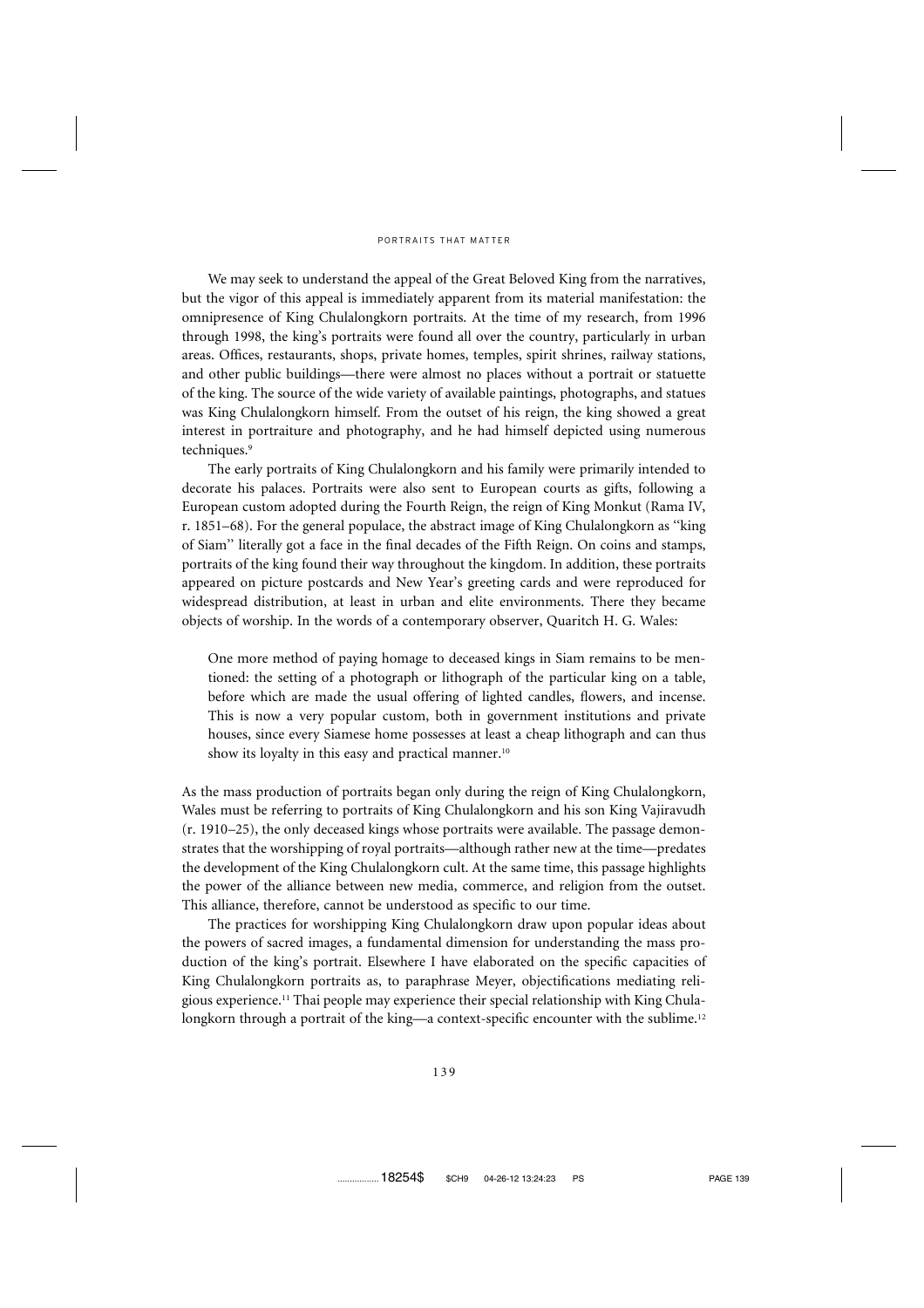Here I want to highlight the agency of the objects themselves, so as to give insight into how King Chulalongkorn portraits tend to steer their own production, distribution, sustenance, and display. I therefore will take the agency of these objects, their power to affect the world and their significance in the creation of people's life world, as my specific focus.

# **Moving Objects**

King Chulalongkorn portraits have the capacity to transform their environment by radiating their sacredness. The daily practice of the King Chulalongkorn cult consists, therefore, in concrete dealings with things in the world rather than merely spiritual actions. Take the case of Bun, a King Chulalongkorn devotee. His practice demonstrates how his dealings with King Chulalongkorn objects transform his personal world into a sacred space.

Bun is the owner of a well-known flower shop in Chiang Mai, the capital city of Northern Thailand. His small shop—which he runs with his sister—is famous for the quality of its flowers, as well as its flower decorations and garlands. Chiang Mai's elite order their flowers from Bun, particularly on occasions of a formal, ''national'' character, such as a visit of the queen to Chiang Mai or Chulalongkorn Day.<sup>13</sup> Bun himself is strongly devoted to King Chulalongkorn. This is partly expressed in the eight portraits of the king decorating his shop and its private upper floor. Most of these portraits were presented as gifts to commemorate various occasions, including the opening of the present shop, Bun's birthday, and the New Year. Furthermore, Bun owns a King Chulalongkorn portrait book entitled *Best of the Best: The Great Collection of King Rama V* (*Pramuan Phraboromchai Lakson*).14

But Bun's most precious King Chulalongkorn portrait is not on display: it is an original Fifth Reign coin, which he carries always on his body underneath his clothes. An aunt gave him the coin around 1990, in the ''knowledge'' that he would be the right person to own it. Since then, Bun has taken great efforts to make the coin into a precious medallion (*lokket*).15 It is encased in elaborately worked gold, and its chain is also made of heavy gold. A small ruby decorates the medallion's top; two rows of small diamonds (brought back from a holiday in Belgium) are inlaid the left side; and an emerald completes the setting below. The process of embellishing the medallion has been executed bit by bit. Every time Bun has some money or comes across a nice stone, he adds to his design.16 In its state in 1997, the *lokket* would have cost about a hundred thousand baht. But Bun, of course, has no intention of selling this unique medallion.

Bun owns several other King Chulalongkorn coins and medallions. These objects, however, were newly produced on the occasions of commemorative events or for charities. Occasionally, he buys them from organizations or vendors. In 1996, Bun purchased ten such medallions at prices ranging between one and two thousand baht. Four of the medallions he kept for himself; the other six were gifts. Thus, Bun owns a wide array of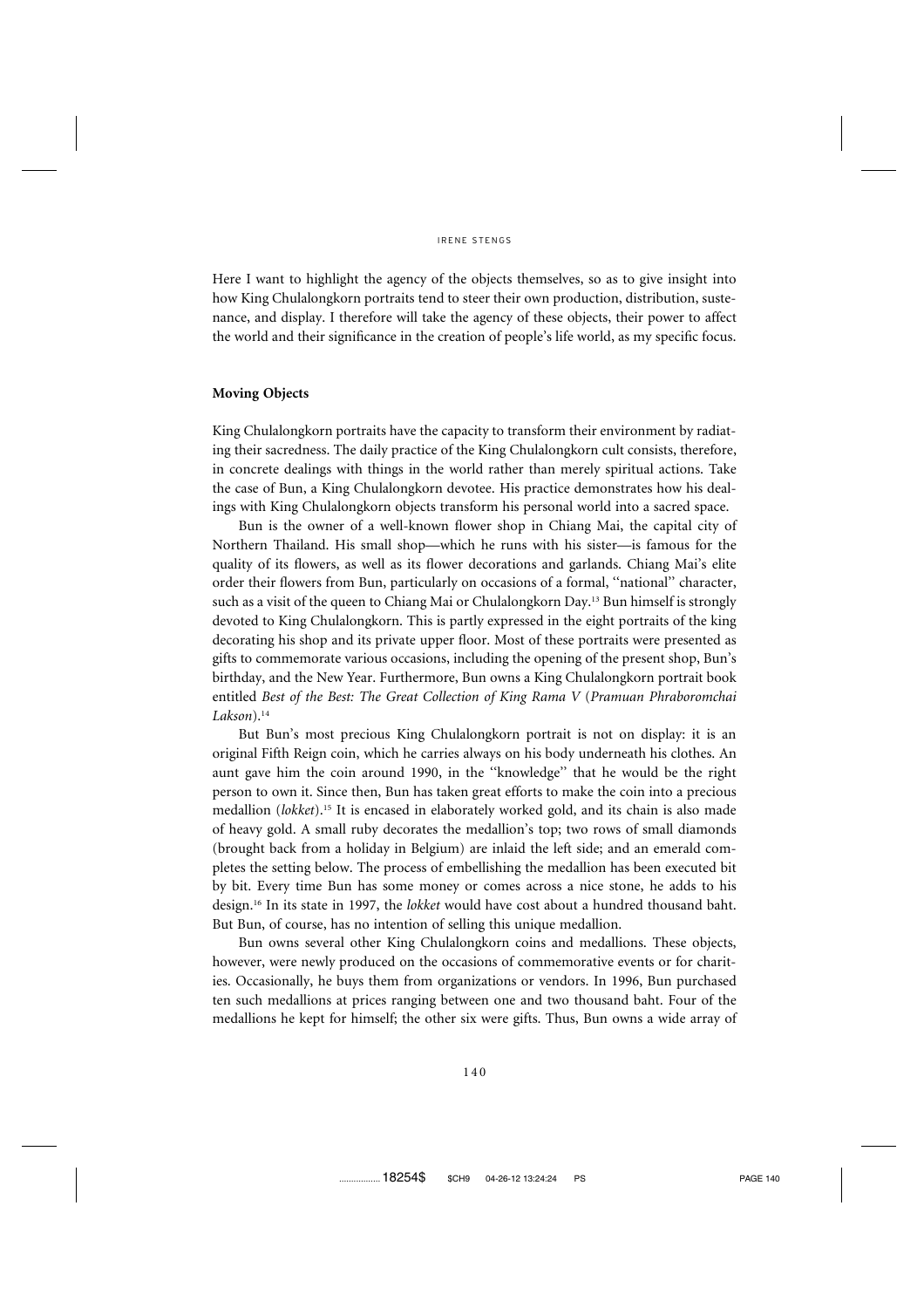King Chulalongkorn portraits and objects. His desire for portraits, however, never seems to be entirely satisfied. Once he told me that there is one particular King Chulalongkorn portrait he would really like to add to his collection: a good photograph of the equestrian statue. As Bun explained, there is a fundamental difference between the statue and other portraits: the equestrian statue is a portrait of the king as royal Buddha (*phra phuttha chao luang*),17 whereas the other portraits depict him as royal father (*sadet pho*). The equestrian statue is the ''highest'' portrait of King Chulalongkorn, because it was erected on the occasion of his fortieth year on the throne; no other king in Thai history had ever ruled so long. This portrait therefore depicts King Chulalongkorn at the peak of his import and power.<sup>18</sup> Apparently, the many widely circulating and easily available photographs of the equestrian statue were not good enough to suit Bun's taste: in his imagination the photograph had to be rare or otherwise impressive.

Bun's story reveals some of the ways in which King Chulalongkorn objects tend to move. First of all, King Chulalongkorn portraits often move as gifts. A portrait is always an apt present for someone who is known to seek special refuge with King Chulalongkorn, and a King Chulalongkorn worshipper presents himself as such to the world by displaying one or more King Chulalongkorn portraits. Consequently, many restaurants, shops, offices, and other semi-public and private spaces are colored by King Chulalongkorn portraits. The body may also serve to show an individual's veneration for the king: although Bun wears his *lokket* under his clothes, most *lokket* owners—women in particular—wear these adornments in plain view, moving them wherever they go.19 The *lokket* are at once material testimonies to their owners' adherence to the king, and testimonies to their taste and wealth.20 The presence of a single portrait may attract many other portraits to arrive around it—on birthdays, shop openings, or other auspicious occasions. Waiting in department stores, religious shops, temple shops, jewelry shops, specialized portrait shops, book stores, and amulet markets, as well as food and household-utensil markets, King Chulalongkorn portraits are for sale in great numbers, with the cheapest items (stickers) costing no more than five baht.<sup>21</sup>

Second, King Chulalongkorn portraits move through door-to-door vending charities and small entrepreneurs. Some of the objects obtained may stay; others may continue their travels as gifts. Sombun, who, together with his wife, runs an architecture and contracting firm in Chiang Mai, obtained his first King Chulalongkorn portrait—a plaster replica of the equestrian statue—from a door-to-door vendor at his office in 1991. Although he said he had not been a King Chulalongkorn worshipper, thinking that King Chulalongkorn ''was for the desperate'' only, he could not refuse to buy the statuette, ''because the vendor was willing to make the price very low.'' The presence of the statuette changed Sombun's life: he gave the object a respectful place in his office, where he eventually made an altar. Thereupon, their then poorly functioning business improved and began to thrive.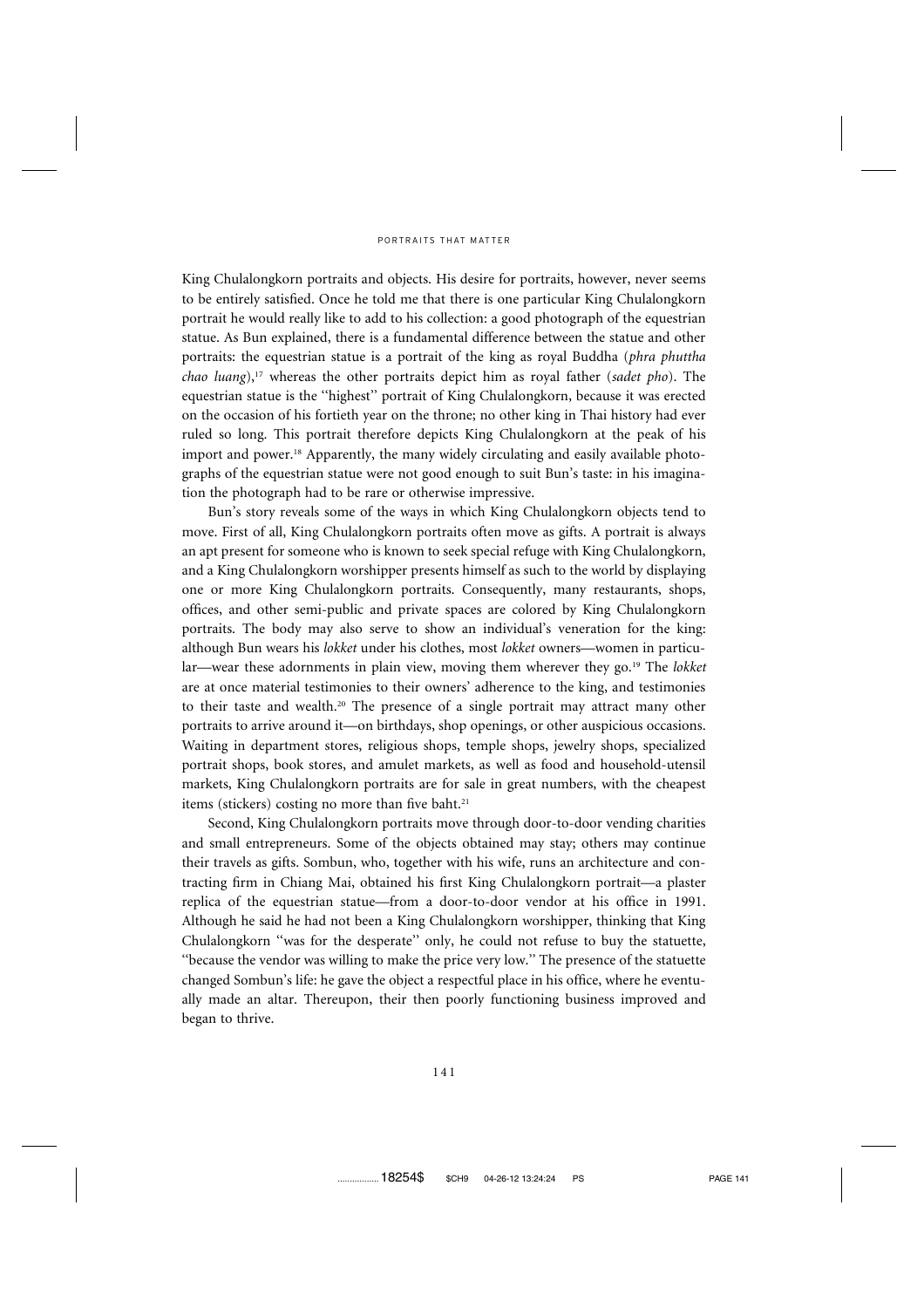The arrival of the statuette changed Sombun and his wife not only into King Chulalongkorn worshippers but also into disseminators of King Chulalongkorn portraits. In subsequent years, they sent King Chulalongkorn New Year's greeting cards to their friends, relatives, and business acquaintances, sending a different portrait every year. According to Sombun, sending as well as receiving King Chulalongkorn cards is auspicious, which is why it is so important for him to send out these cards.<sup>22</sup>

Third, King Chulalongkorn portraits may seek out their owners themselves. Although Bun's coin was a gift from his aunt, it could not have been given to just anybody: the object was meant to be given to *him*. The same element of destiny is present in Sombun's account of the statuette: why, otherwise, would the vendor have made its price so exceptionally low? A parallel story was shared with me by Nui, a restaurant owner in Chiang Mai, who had been searching for an original King Chulalongkorn coin. He could not afford to buy one, however, as such coins are relatively scarce and therefore expensive. One day an amulet vendor came to his restaurant. The man offered him a one-baht coin for fifteen hundred baht, which was still too expensive for Nui. The vendor rejected Nui's counteroffer of five hundred baht and left the restaurant. Thereupon, Nui turned to King Chulalongkorn for help, at the King Chulalongkorn altar in his restaurant. A fortnight later the vendor returned to sell the coin for a mere five hundred baht. After several years, the vendor returned to ask Nui if he could buy the coin back, offering forty thousand baht, which Nui refused, of course.

Renu's first King Chulalongkorn portrait came to her in the form of a crumpled piece of paper that followed her, steered by the wind, until she could not resist picking it up to see what it was: it turned out to be a portrait of the king, dressed in purple. She ironed the portrait, framed it, and gave it a place in her family's restaurant—and the very next day the king saved her brother from a robber who held him at gunpoint. Her brother saw the king knock the gun out of the robber's hand from the portrait.

The idea of special relationships between specific King Chulalongkorn objects and individual people is widely shared, and it is a recurring theme in people's accounts of experiences with King Chulalongkorn. Importantly, it is the objects that take the initiative in establishing these relationships. As agents, they select their owners (Bun, Sombun), come when they know they are welcome or longed for (Nui), or arrive when help will be needed (Renu), exhibiting social qualities similar to human agents.23 They assist their owners in constructing their life worlds by providing them with security, economic support, and aesthetic pleasure. In their turn, only through finding their owners can King Chulalongkorn portraits receive the care they ''want'':24 an appropriate place, beautification, and reverence. More concretely, King Chulalongkorn portraits, like all sacred objects, ''desire'' a ''high'' place, possibly an altar, with incense and candles. In addition, they want pink roses, a glass of brandy, a cigar, apples, young coconut, and traditional Thai sweets, all favorites of the king.25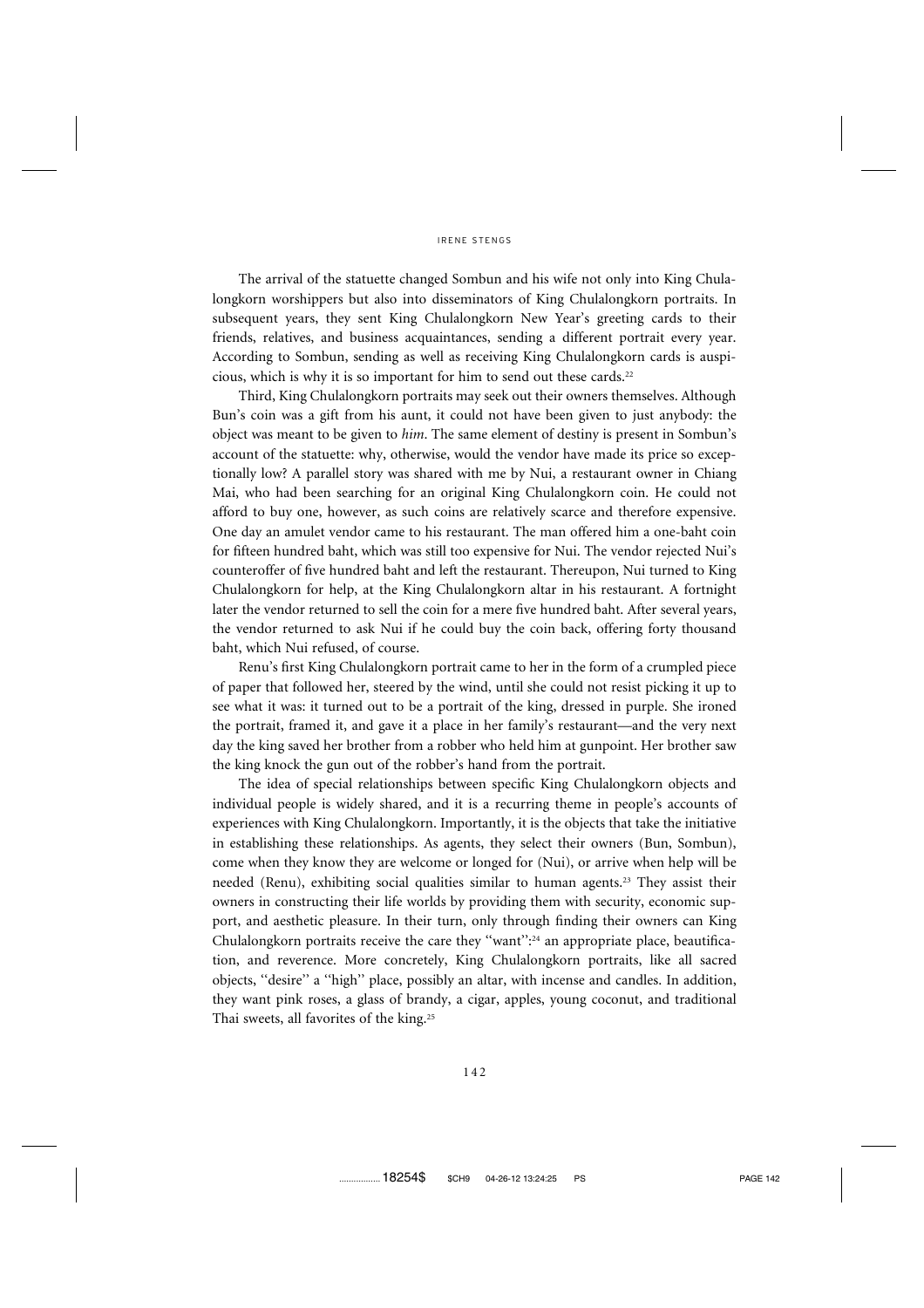# **Center of the Cult, Center of the Nation**

The equestrian statue in Bangkok is the central portrait in the King Chulalongkorn cult. Since the first King Chulalongkorn Day (October 23, 1912), the statue has been the focus of the celebration that takes place there. Its core is the national wreath-laying ceremony; representatives and employees of national institutions, semi-governmental organizations, the city, the army, scouts, hospitals, schools, banks, and enterprises all present a memorial wreath (*phuangmala*) at the equestrian statue. When presenting their wreath, members of each group kneel down together, bow deeply (*krap*), and salute the king three times (*thawai bangkhom*). Chulalongkorn wreaths are a category of their own, different from both Western memorial wreaths and regular Thai funeral wreaths. Most designs combine a selection of symbols referring to the king and his particularities (royal attributes, symbols of his deeds, roses), with symbols referring to the organization or institution presenting the wreath. The central feature of most wreaths, however, is a portrait of the king. By the end of the ceremony, the equestrian portrait is surrounded by hundreds of King Chulalongkorn portraits, each lavishly embellished with its own specific details. The exhibition reconfirms the general perception that the modern Thai nation-state owes its very



F I G U R E 9 Chulalongkorn Day 1996: Schoolchildren kneeling, bowing, and saluting when presenting their school's memorial wreath in honor of King Chulalongkorn at the equestrian statue in Bangkok.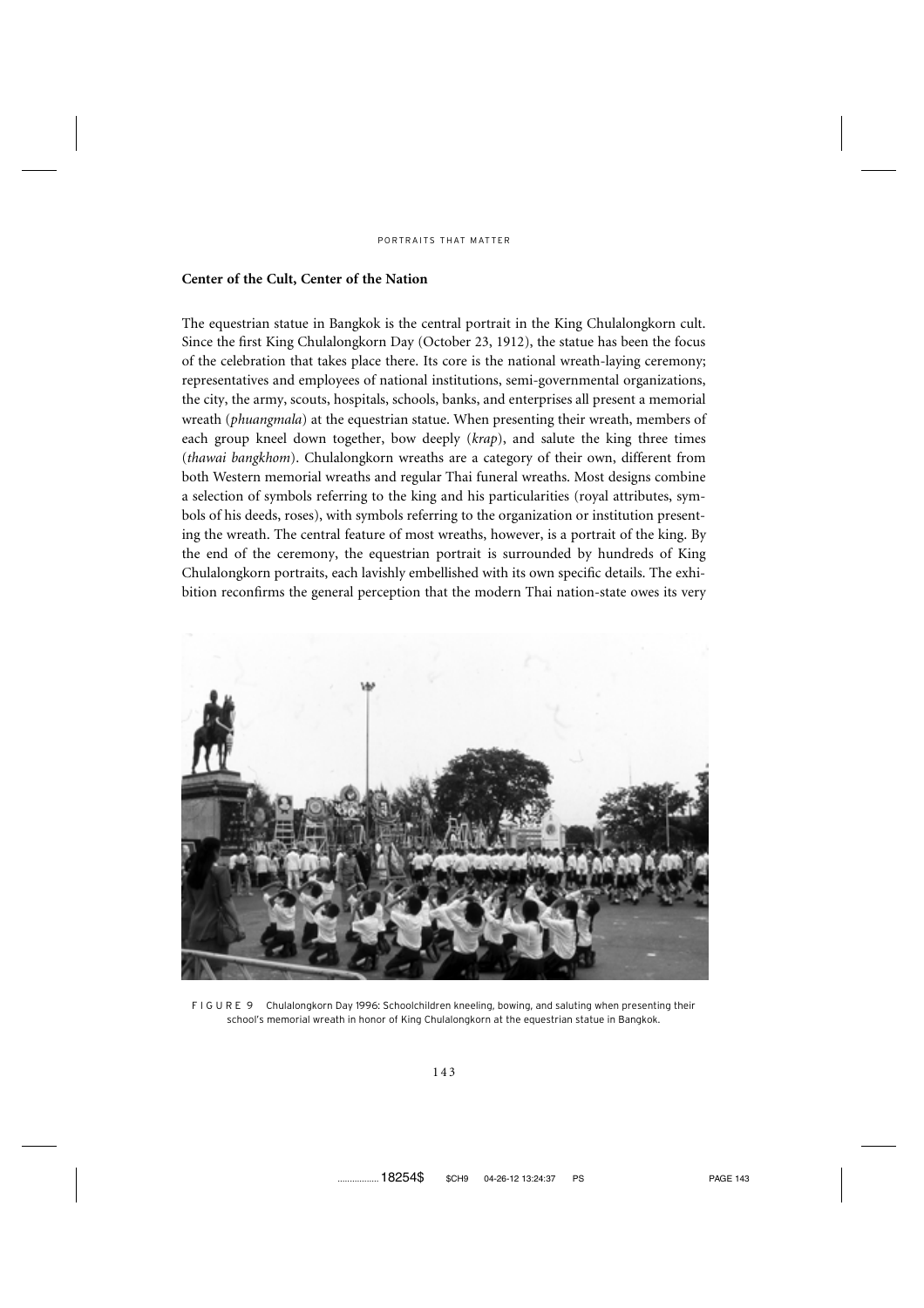existence to King Chulalongkorn and that, by implication, all the institutions included do as well.

The early 1990s saw a new, unofficial development, however: people began to gather at the statue to approach the king for support in all kinds of personal desires and anxieties. Combining in a single instance both the founding father of the modern Thai secular nation and a meritorious Buddhist king caring for each of his subjects, King Chulalongkorn is a sufficiently ambiguous figure that almost anybody can seek refuge with him. Tuesday evenings became the most significant moments at the statue, as, reputedly, the spirit of the king descends from heaven into the statue on those evenings around 10 p.m. (Tuesdays are auspicious because King Chulalongkorn was born on a Tuesday.) Although any King Chulalongkorn portrait at any time is a divine presence, on Tuesday evenings the equestrian statue *is* the king. The immediate presence of King Chulalongkorn through the equestrian statue both promises the certainty of a caring agency and immediately appeals to ideas and emotions surrounding Thai-ness, of which the king has become the epitome.

The equestrian statue attracts both worshippers and other King Chulalongkorn portraits. In the late 1990s, when the cult was at its high point, on an average Tuesday evening the statue offered an impressive spectacle. In the candlelit dark, portraits of the king in the thousands gazed back at the onlooker: the part of the square in front of the statue was



F I G U R E 10 Chulalongkorn Day 1996: After the wreath laying ceremony is over, worshippers come forward to present offerings to the king at the equestrian statue in Bangkok.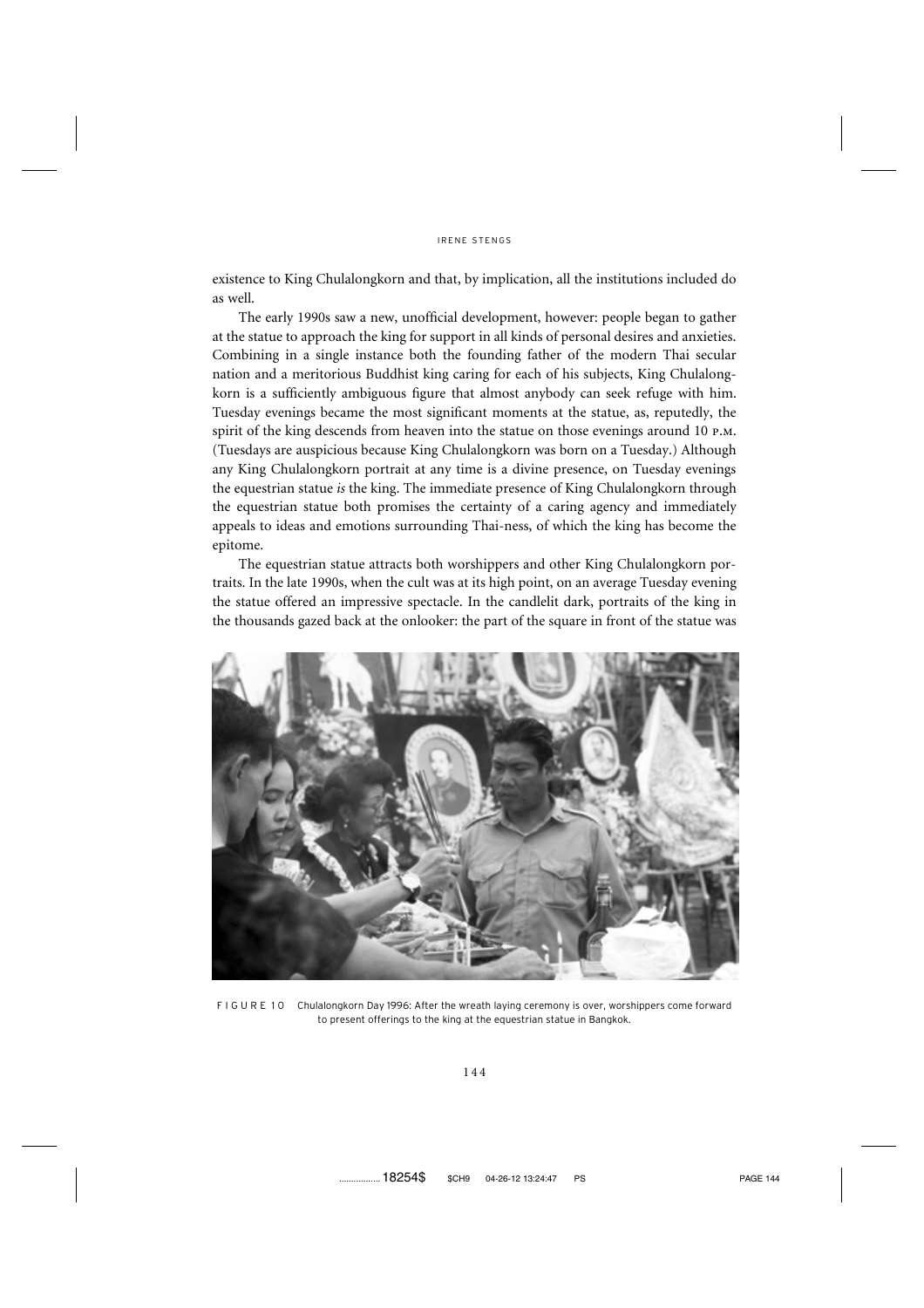full of King Chulalongkorn portraits placed on low tables and boxes. They were part of many make-shift altars, surrounded by fruits, sweets, brandy, flowers, incense, and candles. Behind the altars small groups of people were seated on mats—families or groups of friends or colleagues—chanting auspicious formulas (*khatha*), meditating, or chatting. Reputedly, the benevolent power (*bun barami*) radiating from the statue has the capacity to charge everything in its vicinity, people and portraits alike. Yet apparently King Chulalongkorn portraits have a better capacity to store this power.<sup>26</sup> Hence, King Chulalongkorn portraits may be ''recharged'' regularly at the statue, to continue their positive impact on their owners with renewed force.

As an auspicious object, influencing its entire environment, the equestrian statue has also become an important portrait-selling point: in this respect the statue is also a source of auspicious objects. Generally, quite a few pickup trucks are parked next to the statue on Tuesday evenings. Packed with King Chulalongkorn posters, statuettes, and lockets, they serve as moving shops, and many of those portraits find their eventual owners here. Later, depending on their owners' views, they may return to the statue to experience its benevolent power once again.

Thus, the equestrian statue, located in the center of Bangkok, the kingdom's capital city, draws King Chulalongkorn worshippers and portraits into that center, then propels them out again. The statue, therefore, is not just a powerful portrait (a material manifestation) of King Chulalongkorn but also a material center of Thai-ness. Since the idea of Thai-ness virtually coincides with that of the Thai nation, of which the king forms the apex, the statue is thus the material center of the nation. Although the ancient idea that the king is the apex of society has for centuries been a generally shared image, the statue offers for the first time a concrete, approachable picture of that center. Yet it was not planned as the center of the nation, that is, as an objectification of a preexisting idea of such a center.<sup>27</sup> Rather, the situation should be understood from a performative perspective: once the material statue had been created, charged with its new meaning, it made the center come into existence.<sup>28</sup>

# **From Vision to Portrait**

A vital part of my research was carried to trace the routes of King Chulalongkorn portraits. Where had they come from? How had they ended up in people's houses and shops? In Chiang Mai, many of the King Chulalongkorn portraits in shops appeared to come from a single temple, named Wat Doi Chang.<sup>29</sup> This temple, located at the outskirts of the city, turned out to be a true King Chulalongkorn cult center. A life-size golden King Chulalongkorn statue, housed in a special building, distinguished the temple from other temples; normally, temples do not have King Chulalongkorn statues.<sup>30</sup> The reasons why the statue was created can shed light on the complex interrelationship between the image

.................18254\$ \$CH9 04-26-12 13:24:47 PS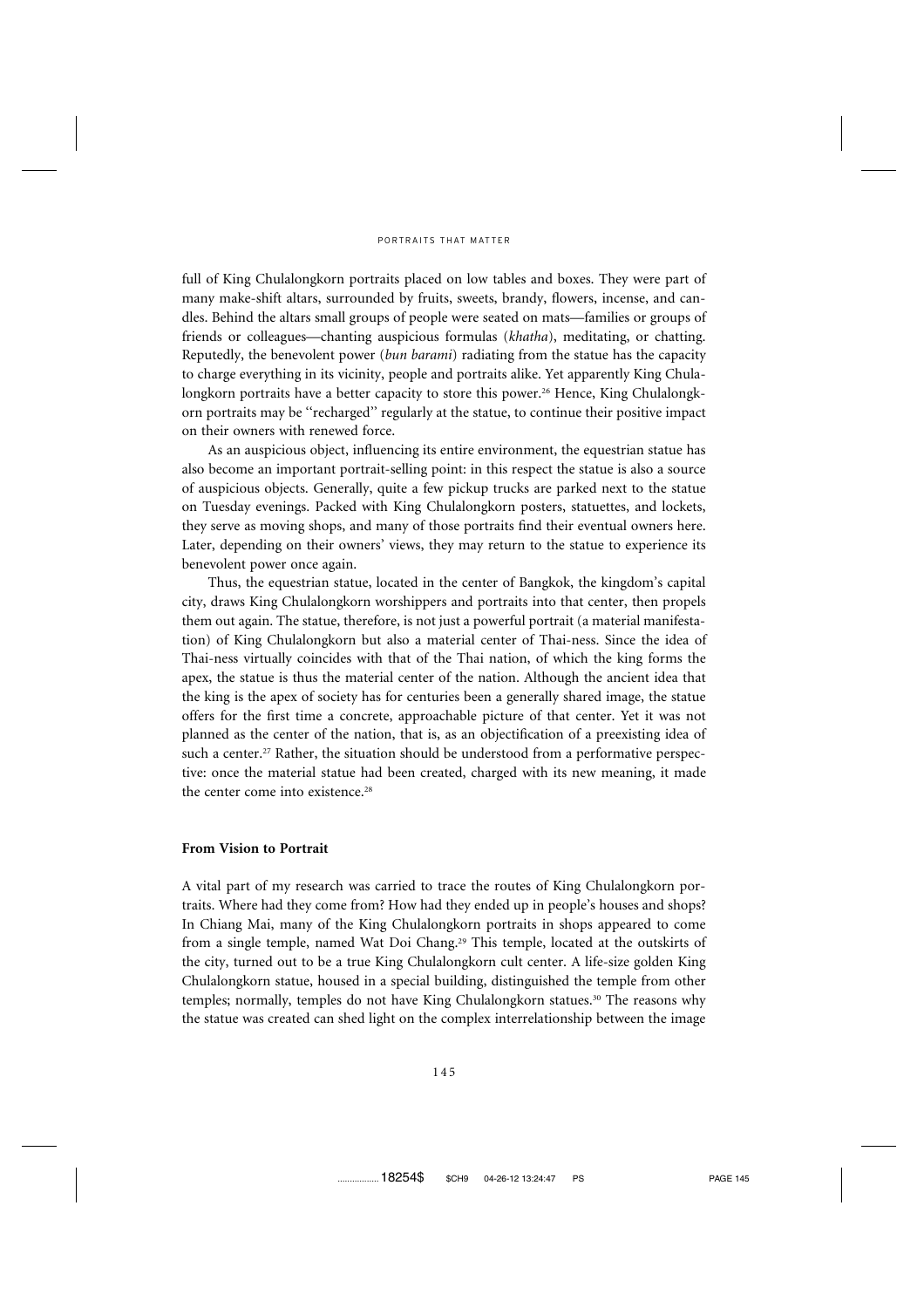



F I G U R E 11 Chulalongkorn Day 1998: The golden statue at Wat Doi Chang, for the occasion decorated with white and red roses, reputedly the king's favorite flower.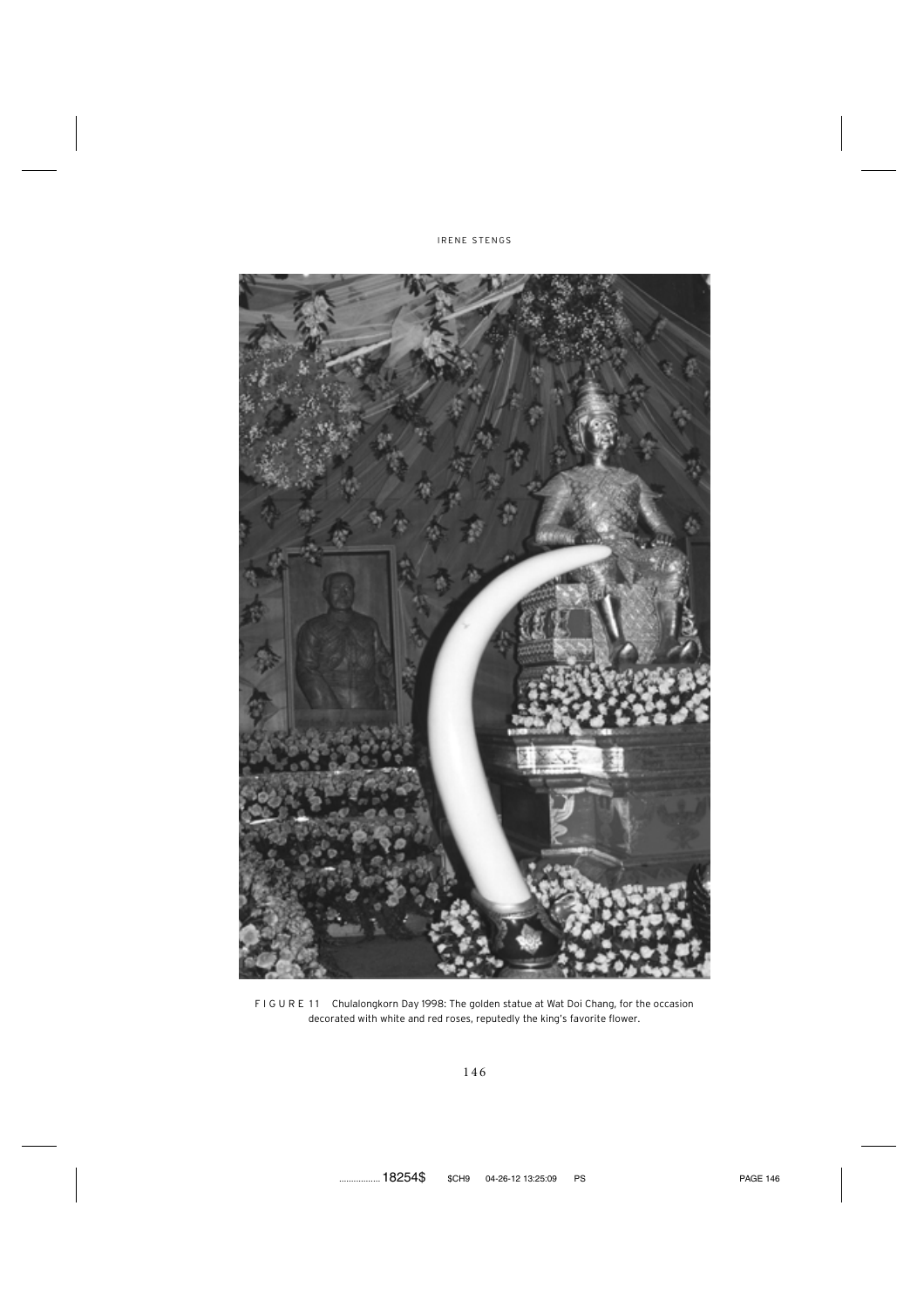of the deified king, Thai individuals, and King Chulalongkorn portraits. Here is its story, as told to me by the temple's abbot.

One night in 1992, the abbot had a magnificent vision: King Chulalongkorn, in golden attire, with a golden crown, seated on a golden throne, spoke to him. He told the abbot to create a statue identical to the vision. After the vision, the abbot searched photo books on the life of King Chulalongkorn, to—as he expressed it—''see what I have seen.'' It turned out to be the king during his ''second coronation,'' as depicted in a specific photograph. In addition to charging the abbot with the erection of the statue, the king had also instructed him to start a relief center and school for orphan boys from hill-tribe villages. The combined project—the intended statue and the orphanage—attracted people to the temple. Yet people also came because it became known that King Chulalongkorn often spoke in person through the abbot. Because Wat Doi Chang was a quiet temple, an increased number of (preferably well-to-do) temple visitors was required to finance the construction of the statue and the orphanage. Within a year, sufficient funds were raised. The statue was made and placed in a temple building (*wihan*) specifically built for the purpose. The abbot insisted that the statue be carved of out of a solid trunk of teak, making it, at that time, unique in all of Thailand.

Importantly, it was the king—not the abbot—who took the initiative in the creation of the statue. This made the initiative a necessity, and auspicious by nature. Second, the king gave detailed visual instructions concerning the eventual appearance of the statue. Hence, like any portrait or photograph created directly after the person portrayed, the statue would truly depict the king and therefore be an ''original'' portrait, not a mere copy. Third, an existing portrait—the second-coronation photograph; more precisely, a reproduction of that picture—offered material guidance for the making of the statue. Yet again, because not the picture but the vision served as the source of inspiration, the statue is not a copy but an original.

Basically, the account of the creation of the statue is at odds with Western commonsense views. However, for the Thai audience the story follows a familiar idiom (a ''recognizable form"), $31$  namely, that of a person experiencing the call of a spirit to become its medium and searching for the meaning of an unfamiliar experience or illness.32 This, however, does not imply that the abbot *is* a spirit medium. In official Buddhism, belief in spirit mediumship is regarded as superstition and hence the rules of the monastic *sangha* (the community of monks and the official Thai religious institution) forbid monks' acting as spirit mediums or practicing other forms of ''magic.'' In addition, an inherent obstacle to a monk's acting as a spirit medium would be that monks vow to wear only robes; an important aspect of Thai spirit-medium possession is changing dress to prepare to receive a spirit. The audiences identify the various possessing spirits that may come by how the medium is dressed during the ceremony. If a medium is not dressed in accordance with the expected attire of a particular spirit, the medium is either not possessed or is possessed by a different spirit. It is in part the same process that makes a monk a monk: a primary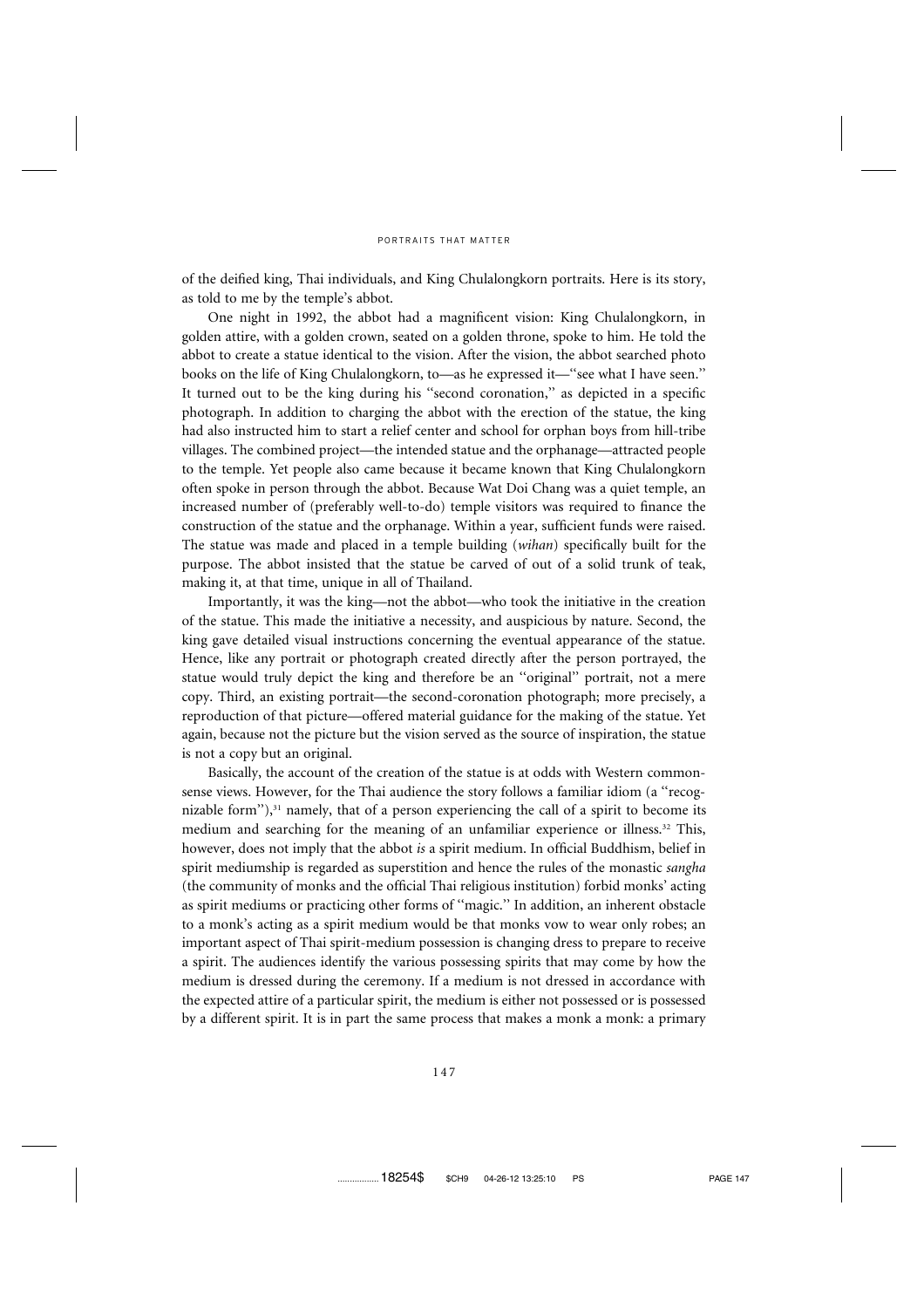differentiating feature between a monk and a layman is the robe. Only in a robe is a man a monk. By implication, a monk can never act as a spirit medium, as that would imply that he literally disrobes.

How, then, are we to understand the relationship between the abbot and the king? Rather than being an instance of spirit mediumship, the link between the two can tell us something about the relationships between persons, images, and portraits, relationships that are fluid and constantly in flux.

# **A Living Portrait**

Jill, a Thai woman living not far from my house, whom I used to visit, asked me one day if I had ever been to Wat Doi Chang. When I answered in the affirmative, she said, ''He looks just like him, and like a real womanizer (*chao chu*), too, don't you think?'' I had no idea whom she was talking about. ''The abbot,'' said Jill. ''The abbot, a womanizer?'' Upon seeing my amazement, Jill explained, ''Yes, just like King Chulalongkorn. The abbot is exactly the king. And look at his eyes. Womanizers always have those wrinkles around their eyes. He is very attractive.''

The next day I went to the temple to see for myself. Did the abbot really look like the king?33 When I arrived at the temple, the abbot was in the *wihan*, receiving people who had come to consult him and present offerings to the temple. I stayed for almost two hours, continuously observing him, but I was not yet convinced. Then the abbot turned his head to the left, assuming the same pose as the king in a photograph placed behind him. This photograph had been taken during one of the king's visits to Europe. The king, dressed in a Western suit and hat, looks more like an Italian movie star than a Thai king, and certainly nothing in the picture would remind one of a Buddhist abbot. Yet at that moment I saw the resemblance, and I realized that the photograph could not have been placed behind the abbot by coincidence. Whether the abbot was in the *wihan* or in the sala (the temple's main building), the photograph was always placed behind him.<sup>34</sup> On another occasion, confirming the abbot's resemblance to the king—and his awareness of the fact—a woman presented him with a small, cross-stitched copy of another portrait, portraying the king's face from the same angle as the Italian portrait. The abbot, with clear appreciation, immediately placed the new portrait next to the other one; it remained there throughout my fieldwork period.

The abbot's physical resemblance to the king helped to circumvent the limitations that being a monk imposes on embodying an entity from the spirit world. The abbot himself, as it were, had become a living portrait of the king—or, in Mitchell's terms, a particular concretization of the image of King Chulalongkorn. However, irrespective of the abbot's particular features, he could not but derive his resemblance from another specific portrait. From this we can conclude that the conflation "king," "abbot," and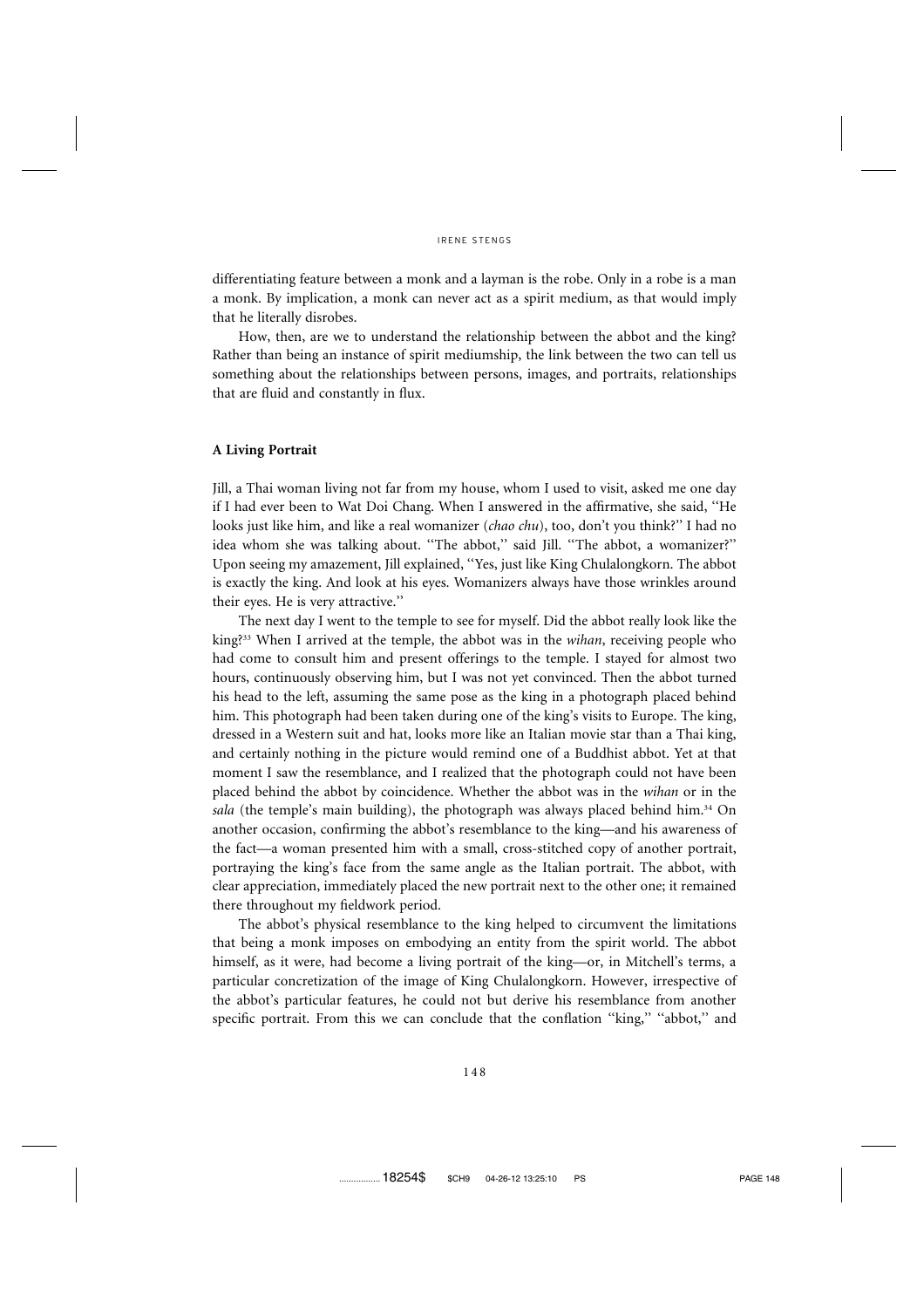

F I G U R E 12 A "living portrait" of King Chulalongkorn: The abbot of Wat Doi Chang. At right are two portraits of King Chulalongkorn, which highlight their physical resemblance.

"portrait" is unstable and in constant need of reconfirmation by a beholder. The abbot is not always the king's living portrait, and not for everybody. Such conflations therefore are momentary and remain largely implicit.

# **The Golden Statue, the Abbot, and the King**

In this final section, I will compare the roles of the statue and the abbot as movers of people and objects, then return to the issue of the relationship between image and picture, narrowed down to the specific relation between image and portrait.

The temple became a center dedicated to King Chulalongkorn after the king's image found concretization in two extraordinary portraits: the golden statue and the abbot. What, exactly, did that process entail? Without, in Webb Keane's words, exteriorization in a *recognizable form*, the vision would have remained an ''idiosyncratic experience'' in the abbot's head.35 The narration of the vision was a first exteriorization: its idiom can be recognized as belonging to the domain of Thai spirit mediumship. The second exteriorization was the vision's materialization in the recognition of the famous coronation picture as the image of the statue-to-be. The constitution of the abbot as a living portrait

.................18254\$ \$CH9 04-26-12 13:25:27 PS